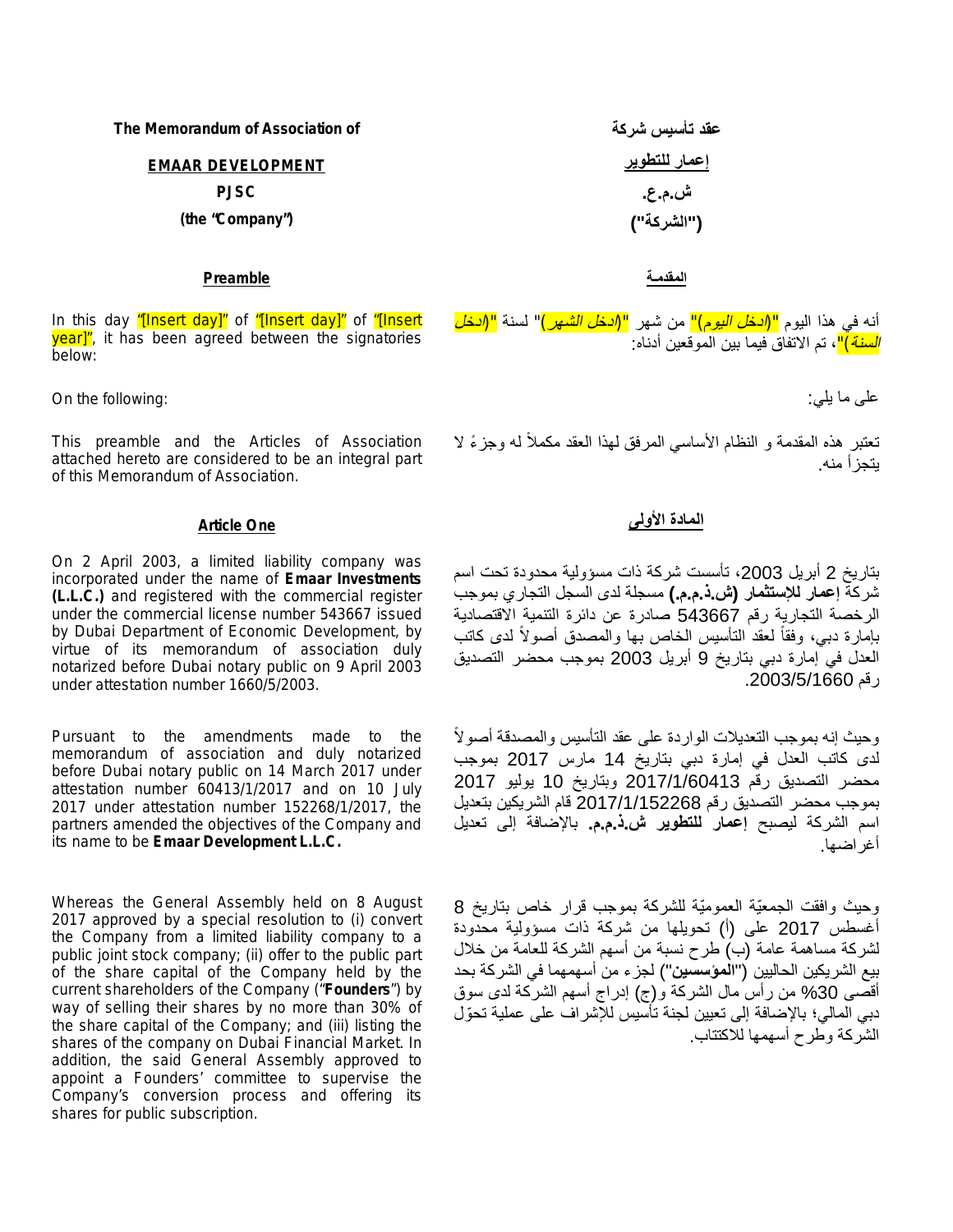And following the approval of the regulatory authorities on the conversion, this agreement has been drafted in accordance with the provisions of Federal Law No. 2 for the year 2015 concerning Commercial Companies and the regulations and decrees enacted for its implementation.

The name of the Company is **Emaar Development PJSC** (a public joint stock company).

The head office of the Company and its legal place of business shall be in Emirate of Dubai. The Board of Directors may establish branches, offices and agencies in or outside the State.

The duration of this Company is ninety nine (99) Gregorian years commencing on the date of the registration of the Company at the commercial register.

Such term shall be automatically renewed for similar successive terms unless a Special Resolution of the General Assembly is issued to amend the term of the Company or terminate the same.

The objectives for which the Company is established shall be in compliance with the provisions of the laws and resolutions of the State.

- - Real estate development; العقاري؛ التطویر -
	-
	- Leasing and management of self-owned property.
- (b) the above objects clause shall be interpreted liberally and in their wider meaning and shall not be narrowly interpreted.
- (c) The Company may also carry on any other new business or activity that the parties agree to or establish any new branch as may

وبعد موافقة الجھات الرسمّیة على التحّول فقد تحرر ھذا العقد طبقاً لأحكام القانون الإتحادي رقم (2) لسنة 2015 بشأن الشركات التجارّیة ووفقاً للوائح والقرارات الصادرة تنفيذاً له. ً

# **المادة الثانیة Two Article**

یكون اسم الشركة ھو **إعمار للتطویر ش.م.ع.** (شركة مساھمة عامة).

# **المادة الثالثة Three Article**

یكون مركز الشركة الرئیسي ومحلھا القانوني في إمارة دبي، ویجوز لمجلس الإدارة أن ینشئ لھا فروعا ومكاتب وتوكیلات في داخل الدولة ً وخارجھا.

### **المادة الرابعة Four Article**

المدة المحددة لھذه الشركة ھي (99) تسعة وتسعون سنة میلادیة تبدأ من تاریخ إشھارھا في السجل التجاري.

وتجدد ھذه المدة بعد ذلك تلقائیا لمدد متعاقبة ومماثلة ما لم یصدر قرار خاص من الجمعّیة العمومّیة بتعدیل مدة الشركة أو إنھائھا.

### **المادة الخامسة Five Article**

تكون الأغراض التي تأسست من أجلھا الشركة متفقة مع أحكام القوانین والقرارات المعمول بھا داخل الدولة.

- (i) الأغراض التي تأسست من أجلها الشركة هي: : (a) The objectives of the Company are:
	-
	- Buying and selling of real estate; and و وبیعھا؛ والعقارات الأراضي شراء
		- خدمات تأجیر وإدارة العقارات الخاصة.
		- (ب) نُفسَّر أغراض الشركة والموضحة في الفقرات المذكورة أعلاه بشكل متحرر وتكون لھا أوسع المعاني دون أي تقیید.
		- (ج) كما یجوز لــ "الشركة" أن تمارس أیة أعمال جدیدة أو نشاط أو فتح فرع جدید وفقا لما تسمح بھ السلطات المختصة في أي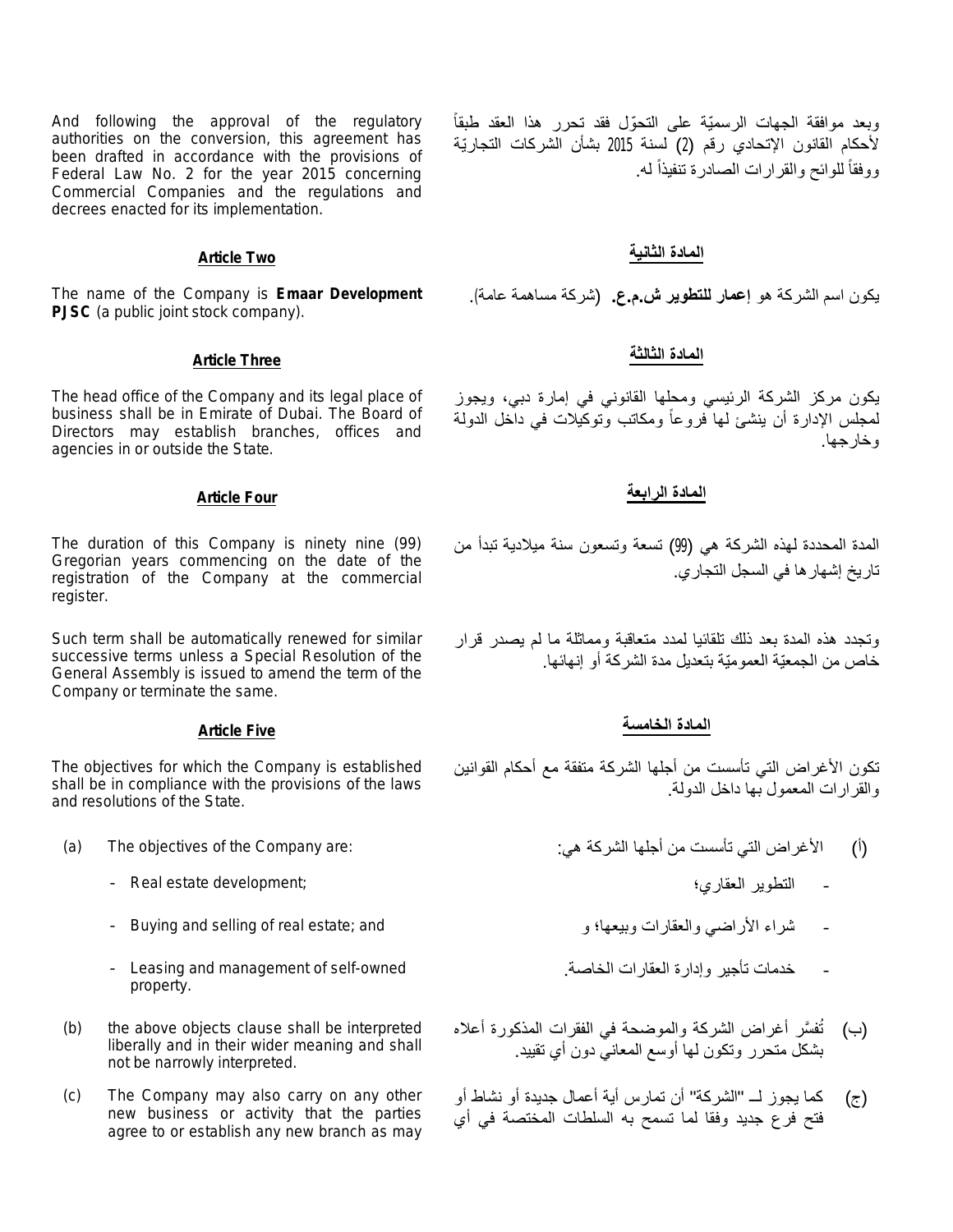be permitted by the competent authorities in any of the Emirates of the UAE or outside the UAE.

The issued capital of the Company is determined at four billion (4,000,000,000) UAE Dirhams, divided into four billion (4,000,000,000) shares, the nominal value of each share is one (1) UAE Dirham, with Three billion nine hundred ninety-nine million seven hundred thousand (3,999,700,000) shares corresponding to in-kind shares and three hundred thousand (300,000) shares corresponding in-cash shares. All the shares of the Company shall be equal in all aspects.

The authorized capital of the Company is determined at eight billions (8,000,000,000) UAE Dirham. The Board of Directors may increase the issued capital of the Company within the limits of the authorized capital by virtue of a board resolution pursuant to the regulations issued by the Authority in this regard.

Following the sell-down of twenty percent 20% of the current shares of the Founders, the Founders own three billion two hundred million (3,200,000,000) shares, having a nominal value of three billion two hundred million (3,200,000,000) UAE Dirham.

| % في رأس<br>المال                        | عدد الأسهم                                   | قيمة الأسهم                             |                                  |  |
|------------------------------------------|----------------------------------------------|-----------------------------------------|----------------------------------|--|
| 3.160.000.000<br>%79<br>40.000.000<br>%1 |                                              | 3.160.000.000<br>40.000.000             | بر بية المتحدة<br>اء البر يطانية |  |
|                                          | Name                                         | <b>Nationality</b>                      | <i>Value of</i><br><b>Shares</b> |  |
|                                          | <b>Emaar Properties PJSC</b>                 | United Arab<br>Emirates                 | 3,160,000,0                      |  |
|                                          | <b>Emirates Property Holdings</b><br>Limited | <b>British Virgin</b><br><b>Islands</b> | 40,000,00                        |  |

The remaining shares amounting to eight hundred million (800,000,000) shares, having a nominal value of one (1) UAE Dirham each shall be offered for subscription to public.

# **المادة السادسة Six Article**

ُحـّدد رأس مـال الشـركة المصدر بمـبلغ أربعة ملیار (4.000.000.000) درھم إمـاراتي مـوزع عـلى أربعة ملیار (4.000.000.000) سھم قیمة كل سـهم درهم إماراتـي واحد، وتمثّل ثلاثة مليارات تسعمائة تسعة ,تسعون ملیون وسبعمائة ألف (3.999.700.000) سھماً مقابل حصص عینیة وثلاثمائة ألف (300.000) سهماً مقابل حصص نقدية. ونكون جميع أسهم الشركة متساویة مع بعضھا البعض من كافة الجوانب.

و ُحـّدد رأس مال الشركة المصرح بھ بمبلغ ثمانیة ملیارات (8.000.000.000) درھم إماراتي. ویجوز لمجلس الإدارة زیادة رأس المال المصدر للشركة في حدود رأس المال المص ّرح بھ بموجب قرار صادر عن مجلس الإدارة في ضوء قرارات الھیئة في ھذا الشأن.

بعد بیع ما یوازي نسبة عشرین بالمائة (%20) من إجمالي أسھم المؤسسین الحالیة، یمتلك المؤسسین ثلاثة ملیار ومائتان ملیون (3،200،000،000) سھم بقیمة اسمیة ثلاثة ملیار ومائتان ملیون (3،200،000،000) درھم إماراتي.

| % <i>في د</i> أ<br>المال | عدد الأسهم                  | قيمة الأسهم                 | الجنسبة                                            |               | الاسم                                                  |
|--------------------------|-----------------------------|-----------------------------|----------------------------------------------------|---------------|--------------------------------------------------------|
| %79<br>%1                | 3.160.000.000<br>40.000.000 | 3.160.000.000<br>40.000.000 | الإمارات العربية المتحدة<br>جزر العذراء البريطانية |               | إعمار العقارية ش م ع.<br>إميريتس بروبرتى هولدنجز ليمتد |
|                          | Name                        | <b>Nationality</b>          | <i>Value of</i><br><b>Shares</b>                   | No. of Shares | Ownership<br>percentage in<br>the capital              |
|                          | maar Properties PJSC        | United Arab<br>Emirates     | 3,160,000,000                                      | 3,160,000,000 | 79%                                                    |
|                          | rates Property Holdings     | <b>British Virgin</b>       | 40,000,000                                         | 40,000,000    | 1%                                                     |

وتطرح باقي الأسھم للاكتتاب العام وعددھا ثمانمائة ملیون (800،000،000) سھم، قیمتھا الاسمیة درھم إماراتي واحد لكل سھم.

# **المادة الثامنة Eight Article**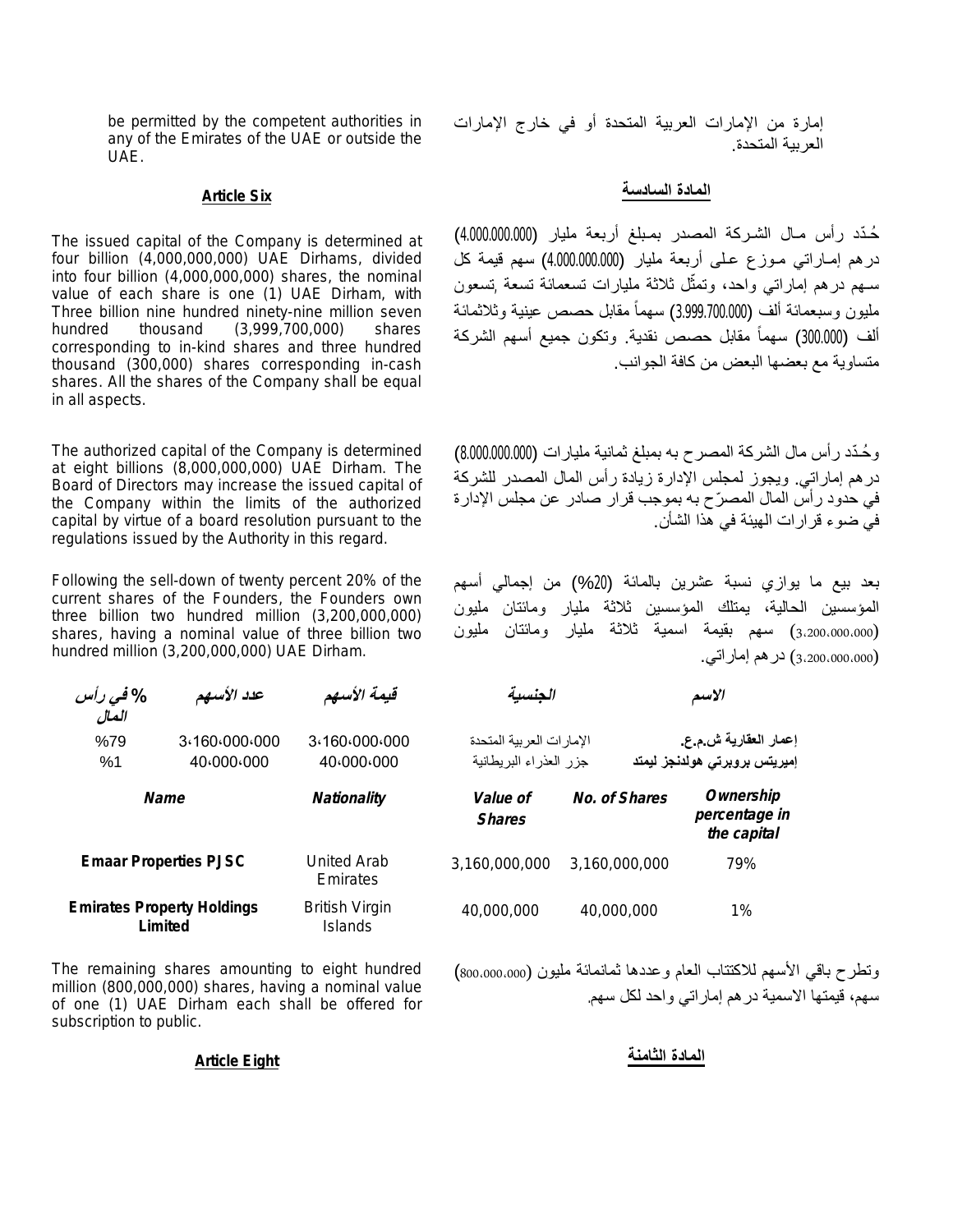The Company's capital is composed of in-kind contribution representing assets and rights (shares in kind) in Emaar Development LLC which were contributed by the Founders and valued by JLL, in addition to shares (in-cash shares) resulting from the increase of capital.

The Founders signing this Memorandum of Association undertake to perform all the formalities necessary to complete the incorporation of the Company. For this purpose, they have appointed a committee (the "**Founders' Committee**") formed of the following persons:

- Mr. Ahmed Thani Rashed Al Matrooshi (Chairman)
- Mr. Ahmed Juma Mohamed Matar Al Falasi (Member)
- السّید/ أحمد إبراھیم (عضو) (Member (Ibrahim Ahmed .Mr -

and thus solely or jointly to submit the application request to incorporate the Company, to undertake all legal formalities, complete the necessary documents and to incorporate any amendments which are required by the relevant authorities whether on this Memorandum or the Articles of Association of the Company attached hereto.

In case of a discrepancy between the Arabic and the English text, the Arabic text shall prevail.

رأس مال الشركة عبارة عن أصول وحقوق (حصص عینیة) بشركة إعمار للتطویر (ش.ذ.م.م.) مقّدمة من المؤسسین ومقیمة من قبل جیھ إل إل (JLL (بالإضافة إلى أسھم (حصص نقدیة) ناتجة عن زیادة رأس المال.

### **المادة التاسعة Nine Article**

یتعھد المؤسسون الموق ّعون على ھذا العقد بالقیام بجمیع الإجراءات اللازمـة لإتمـام تأسیس الشركة. ولھـذا الغـرض، وكـلا عنھما لجنة من الأشـخاص التـالیـة أسماؤھـم ("**لجنة المؤسسین**"):

- السّید/ أحمد ثاني راشد المطروشي (رئیس)
- السّید/ أحمد جمعة محمد مطر الفلاسي (عضو)
	-

وذلك سواء منفردین أو مجتمعین للتقدم بطلب للترخیص بتأسیس الشركة واتخاذ الإجراءات القانونیة واستیفاء المستندات اللازمة وإدخال التعدیلات التي تراھا الجھات المختصة لازمة سواء على ھذا العقد أو على نظام الشركة المرفق بھ.

# **المادة العاشرة Ten Article**

في حال وجود أي تعارض بین النص العربي والنص الإنجلیزي، یؤخذ بالنصوص الواردة في النسخة العربیة.